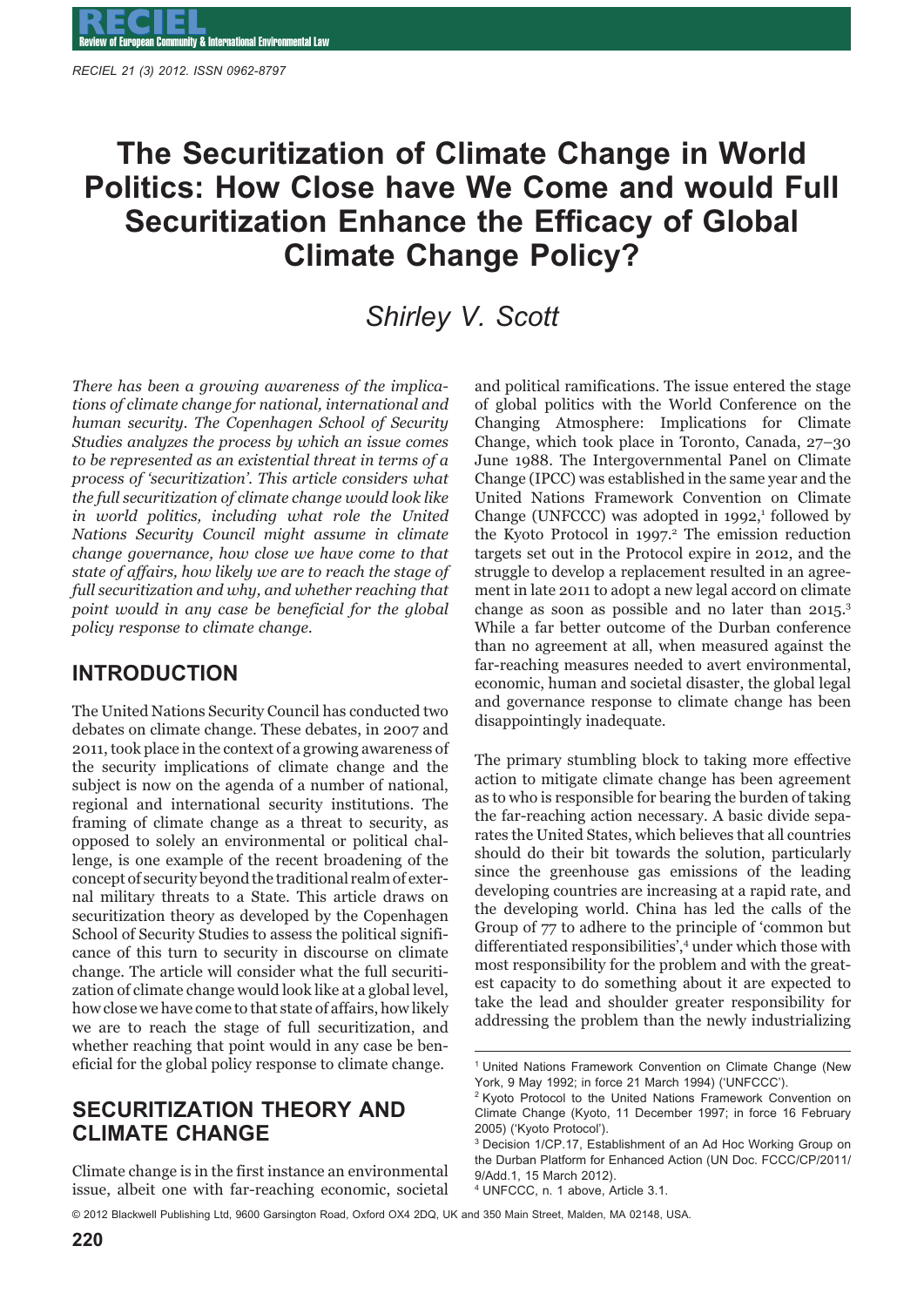countries. Although the annual emissions of China have now surpassed those of the United States, on a per capita basis those of China lag far behind. Furthermore, the United States and other developed countries have contributed a great deal more historically than developing countries. From this perspective, the root of the problem lies in the extravagant and materialistic lifestyle of the West and they should be the ones suffering any pain involved in meeting the overwhelming challenge with which the world is confronted.

More recent than the politicization of climate change has been its framing as a threat to national, international and human security. Wæver is credited with coining the term 'securitization' to refer to the process by which an issue comes to be represented as not only a political problem, but as an existential threat to a valued referent object. Wæver and other members of the 'Copenhagen School' emphasize that it is 'by labeling something as a security issue that it becomes one',5 thereby paving the way for exceptional measures to deal with the threat.<sup>6</sup> In the most basic sense, then, securitization involves referring to an issue that has hitherto been conceptualized 'only' in political, economic, environmental or other terms as a security threat so as to heighten awareness of the issue and the urgency of taking effective action. In Wæver's formulation of the term, however, a referent object has not been fully securitized until it has been moved out of 'ordinary', 'democratic' politics to be dealt with as a matter of urgency in emergency mode. This can only happen if certain facilitating conditions have been met, including that the relevant 'audience' has accepted the 'securitizing move'.7

Over the last decade and a half, securitization theory has evolved into a 'remarkably broad and vibrant area of research',8 but beyond this initial formulation there is no single unified theory that could be systematically applied to climate change at the international level. Views differ as to the political ramifications, benefits and disadvantages of securitizing a referent object as well as on more fundamental questions concerning the process by which securitization takes place and the extent to which audience reception of the proposed

<sup>7</sup> See B. Buzan, O. Wæver and J. de Wilde, n. 6 above, at 31–33.

securitization determines the outcome.<sup>9</sup> Perhaps of most concern when applying the theory in the international arena is the fact that securitization theory has an inherent 'democratic bias',<sup>10</sup> whereas the international political system is clearly not a liberal democracy. This article nevertheless draws on securitization theory to help make better sense of the 'turn to security' in the international politics of climate change and its potential or otherwise for moving forward the global response to climate change mitigation and adaptation. In turn, it seeks to make a modest contribution to theoretical understanding of securitization at an international level by focusing on two aspects of the theory ripe for more nuanced development: what factors impact acceptance by an audience of a securitization move, and what full securitization would look like on the international plane.

#### **THE 'SECURITIZING MOVE' IN RESPECT OF CLIMATE CHANGE IN WORLD POLITICS**

The first step in the process of securitization is referred to as a 'securitizing move'. In the case of climate change, this means climate security being introduced into the discourse of international policy making and the framing of climate change as a threat to human, national and international security. This move can be dated from 2006 when British Foreign Secretary Margaret Beckett assumed a leadership role in promoting the association of climate change with international security in global policy discourse. During the United Kingdom Presidency, the G8 in 2006 accepted the fundamental links between energy, security, climate change and sustainable development, and in October 2006 Beckett emphasized the importance of 'climate security' in a major foreign policy speech in Berlin.<sup>11</sup> After considerable lobbying, the United Kingdom chaired the first UN Security Council debate on climate change on 17 April 2007. A common theme in the debate was that of climate change as a 'threat multiplier'.12 It is not that increasing temperatures as such threaten human security, although they may well do so in certain situations, but rather that the physical effects

<sup>5</sup> O. Wæver, 'Aberystwyth, Paris, Copenhagen: New Schools in Security Theory and the Origins between Core and Periphery'. Paper presented at the International Studies Association Conference, Montreal, March 2004, cited in R. Taureck, 'Securitization Theory and Securitization Studies', 9:1 *Journal of International Relations and Development* (2006), 53, at 54.

<sup>6</sup> See, e.g., B. Buzan, O. Wæver and J. de Wilde, *Security: A New Framework for Analysis* (Lynne Rienner, 2008); and O. Wæver, 'Securitization and Desecuritization', in: R.D. Lipschutz (ed.), *On Security* (Columbia University Press, 1995), 46.

<sup>&</sup>lt;sup>8</sup> M.C. Williams, 'The Continuing Evolution of Securitization Theory', in: T. Balzacq (ed.), *Securitization Theory: How Security Problems Emerge and Dissolve* (Routledge, 2011), 212, at 212.

<sup>&</sup>lt;sup>9</sup> For a useful survey of the literature, see T. Balzacq, 'A Theory of Securitization: Origins, Core Assumptions and Variants', in: T. Balzacq, n. 8 above, 1.

<sup>&</sup>lt;sup>10</sup> Meaning that it was developed primarily with democratic political orders in mind. J.A. Vuori, 'Illocutionary Logic and Strands of Securitization: Applying the Theory of Securitization to the Study of Nondemocratic Political Orders', 14:1 *European Journal of International Relations* (2008), 65, at 66.

<sup>&</sup>lt;sup>11</sup> M. Beckett, 'Berlin Speech on Climate and Security'. Speech Given at the British Embassy, Berlin (24 October 2006), found at: <http:// www.britishembassy.de/en/news/items/061024.htm#up>.

<sup>12</sup> 'Security Council Holds First-ever Debate on Impact of Climate Change' (SC/9000, 17 April 2007), found at: <http://www.un.org/ News/Press/docs/2007/sc9000.doc.htm> ('SC/9000').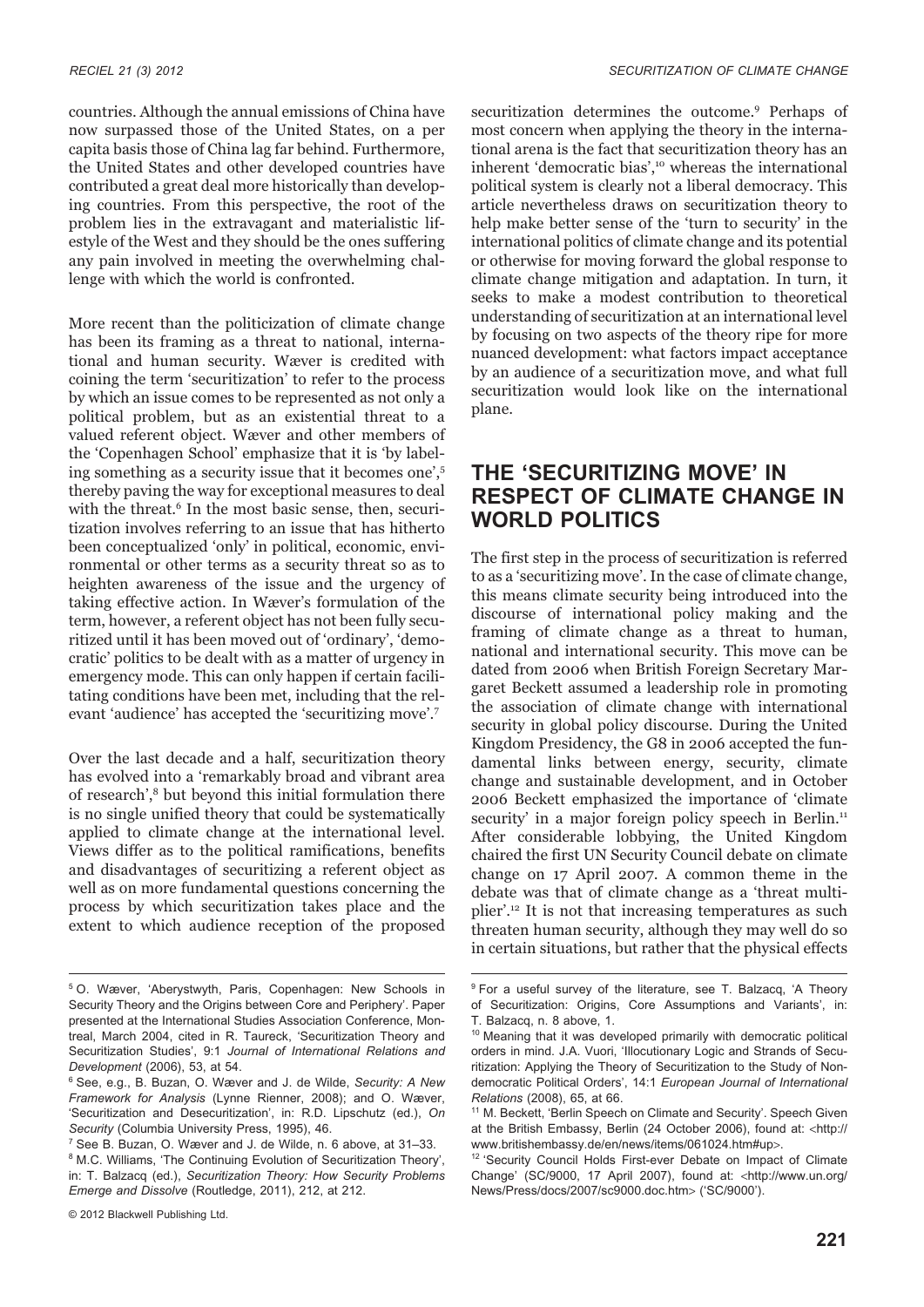triggered by the increased temperatures could be expected in many instances to exacerbate existing tensions.

A considerable literature emerged at about this time through scholarly writing and reports of nongovernmental organizations (NGOs). Writing in the *Washington Quarterly* in 2007, for example, Podesta and Ogden emphasized the extent to which all the threats and risks are interrelated, and hence, from a policy perspective, why it is important to prevent any one from manifesting. Their fear is that the onset of one problem may lead to a downward spiral in which it is increasingly difficult to prevent the next problem and the result may be instability, a failed State and/or new safe havens for terrorists.<sup>13</sup> Riedel argued in 2007 that Bangladesh is one of the places most likely to become a haven for al Qaeda because of the combination of deteriorating socioeconomic conditions, radical Islamic political groups and environmental insecurity brought on by climate change. Although initially an issue of intra-State insecurity, the ramifications could potentially be global.<sup>14</sup> A few analysts had, for at least a decade, drawn links between climate change and security,<sup>15</sup> but this had typically been in relation to worst case scenarios and security organizations would at that stage have regarded the implications of climate change 'as an issue lurking somewhere over the horizon'.16 Numerous studies and reports by think tanks, NGOs and governments were to follow.17

The European Council released a paper on climate change and international security in May 2008, which provided a useful summary of seven threats deemed likely to emanate from climate change.<sup>18</sup> The first of the threats listed for consideration by the Council was the potential for conflict over resources. At a global level there is increasing competition for resources including water, food, arable land and oil. Climate change is likely to increase these stresses because of changed rainfall patterns and desertification. While climate change is unlikely to be the direct cause of conflict, it functions to make existing problems worse. Second, climate change threatens security through causing economic damage and risk to coastal cities and critical infrastructure. Sealevel rise and increased storms pose a particular threat to the east coasts of China and India, as well as the Caribbean region and Central America. Third, climate change is leading to loss of territory – for example, by island States – and increases the risk of border disputes and political instability. Fourth is the issue of environmentally induced migration, both within and between countries, which is not only an issue for those leaving their home as it will also place pressure on receiving States and regions. Fifth, although all countries will struggle to adapt to the changes brought about through climate change, the challenge will be felt most strongly in situations that are already socially, economically and politically fragile, including where there are ethnic and religious tensions. Sixth are potential tensions over energy supplies, and seventh, pressures on international governance. As the Council's paper puts it: 'The already burdened international security architecture will be put under increasing pressure."<sup>19</sup>

#### **WHAT WOULD THE FULL SECURITIZATION OF CLIMATE CHANGE AT A GLOBAL LEVEL LOOK LIKE?**

If the securitization move in respect of climate change on an international level can be understood to have taken place c.2006–2008, this raises the question of whether the securitization process has now been completed. One of the questions being addressed by the growing literature on securitization is that of how we are to know when an issue has been fully securitized.20 According to the Copenhagen School, once an issue is successfully securitized it moves out of the sphere of normal politics to be dealt with as an emergency issue without the normal democratic processes being brought to bear, and the securitizing actor can, through this process, infuse the concept of 'security' with any meaning desired.<sup>21</sup> Translated into the international arena, full securitization would seem to be represented by the issue moving outside of the normal multilateral treaty framework used to manage political issues of

<sup>&</sup>lt;sup>13</sup> J. Podesta and P. Ogden, 'The Security Implications of Climate Change', 31:1 *Washington Quarterly* (Winter 2007–2008), 115.

<sup>14</sup> B. Riedel, 'Al Qaeda Strikes Back', 86:3 *Foreign Affairs* (2007), 24. <sup>15</sup> See, e.g., B. Rodal, *The Environment and Changing Concepts of Security*, Canadian Security Intelligence Service Commentary 47 (Canadian Security Intelligence Service, 1994), found at: <http:// www.csis-scrs.gc.ca/pblctns/cmmntr/cm47-eng.asp>, at 2; and P. Schwartz and D. Randall, *An Abrupt Climate Change Scenario and Its Implications for United States National Security* (Environmental Defense, 2003).

<sup>16</sup> O. Brown, A. Hammill and R. McLeman, 'Climate Change as the "New" Security Threat: Implications for Africa', 83:6 *International Affairs* (2007), 1141.

<sup>17</sup> See, e.g., CNA Military Advisory Board, *National Security and the Threat of Climate Change* (CNA Corporation, 2007); C. Abbott, *An Uncertain Future: Law Enforcement, National Security and Climate Change* (Oxford Research Group, 2008); J.W. Busby, *Climate Change and National Security: An Agenda for Action* (Council on Foreign Relations, 2008); C. Paskal, *How Climate Change is Pushing the Boundaries of Security and Foreign Policy* (Chatham House, 2007); and D. Smith and J. Vivekananda, *A Climate of Conflict: The Links between Climate Change, Peace and War* (International Alert, 2007).

<sup>&</sup>lt;sup>18</sup> EU High Representative for the Common Foreign and Security Policy and the European Commission on Climate Change and International Security, Climate Change and International Security (S113/ 08, 14 March 2008), found at: <http://www.consilium.europa.eu/ uedocs/cms\_data/docs/pressdata/en/reports/99387.pdf>.

<sup>© 2012</sup> Blackwell Publishing Ltd.

<sup>19</sup> Ibid., at 5.

<sup>20</sup> M. McDonald, 'Constructivisms', in: P.D. Williams (ed.), *Security Studies: An Introduction* (Routledge, 2012), 63, at 74.

<sup>&</sup>lt;sup>21</sup> See R. Taureck, n. 5 above, at 55.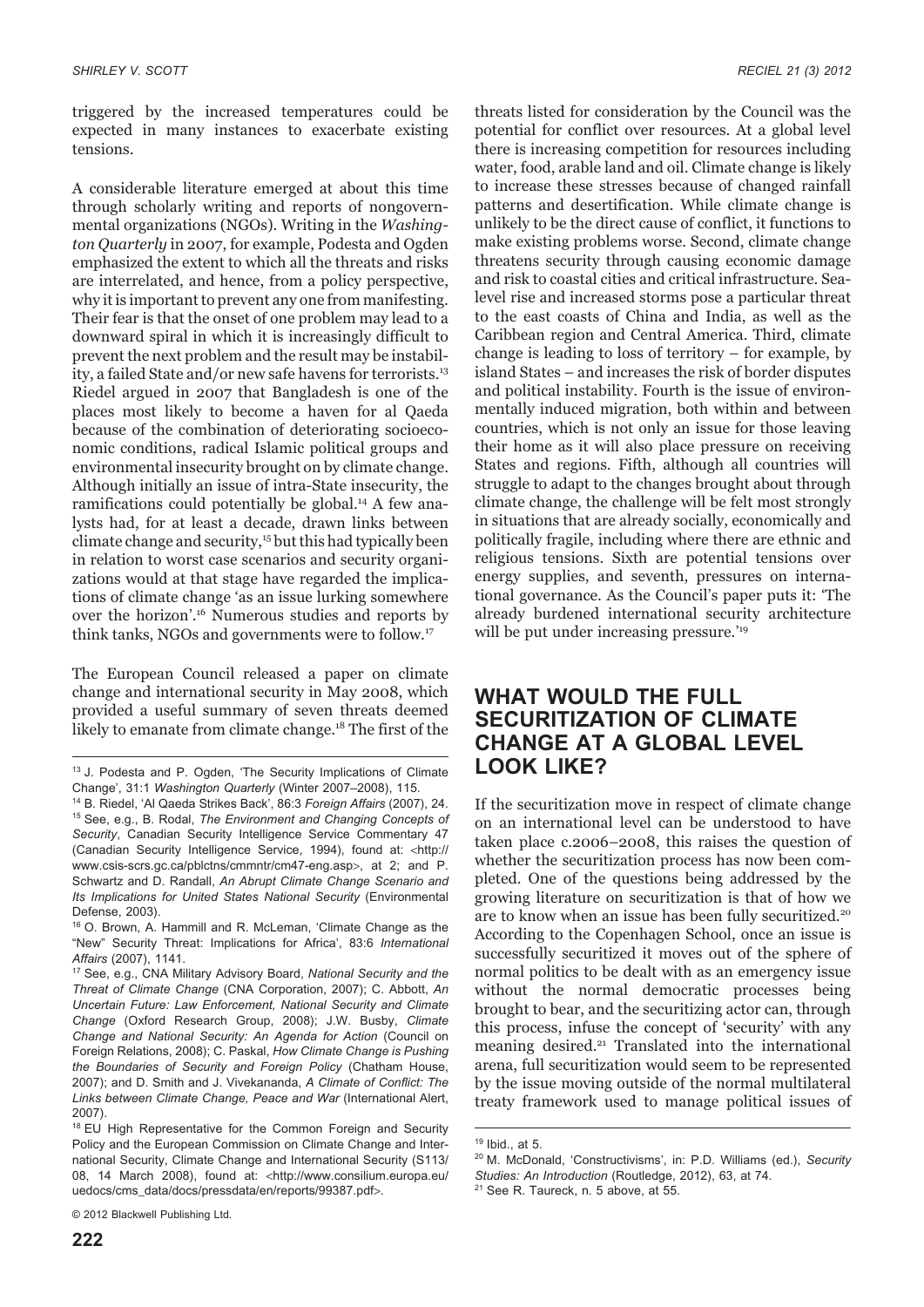mutual concern to the body with 'primary responsibility for the maintenance of international peace and security': the United Nations Security Council.<sup>22</sup> The multilateral treaty-making process is not democratic *per se*, but it is still more democratic than decision making by the Security Council. All States can theoretically contribute to the negotiation of large-scale multilateral treaties and a treaty text is adopted at an international conference by a vote of two-thirds of the States present and voting, unless the same majority decides to apply a different rule.<sup>23</sup> Indeed, observers have pointed to the limitations imposed on the multilateral treaty approach to climate change by its inclusivity  $-$  in particular its 'lowest common denominator' feature by which the resulting treaty represents a compromise limited by the position of those least prepared to commit to farreaching measures.24 In contrast, the Security Council has only 15 members – five of which are permanent and ten of which are members for two-year terms. Decisions on all but procedural matters are taken by an affirmative vote of nine members, including the concurring votes of the five permanent members.<sup>25</sup>

It is proffered that moving decision making on climate change to the UN Security Council would constitute extraordinary measures beyond normal politics not only because of the less democratic process of decision making by the Council in comparison with that of multilateral treaty regimes, but also because of the enforcement powers accorded the Council under Chapter VII of the Charter of the United Nations. Under Article 25, member States 'agree to accept and carry out the decisions of the Security Council'.<sup>26</sup> Article 39 stipulates that the Security Council can identify a 'threat to the peace, breach of the peace, or act of aggression' and 'make recommendations, or decide what measures shall be taken in accordance with Articles 41 and 42, to maintain or restore international peace and security'.<sup>27</sup> Article 41 provides for the Council to decide on appropriate measures not involving the use of armed force,<sup>28</sup> and Article 42 provides that if the Security Council considers that such measures 'would be inadequate or have proved to be inadequate, it may take such action by air, sea, or land forces as may be necessary to maintain or restore international peace and security'.29 The Security Council can thus enforce its decisions made in response

to a perceived 'threat to the peace, breach of the peace, or act of aggression' by use of force if it deems it necessary to do so. It is generally accepted among the international law community that it is at the Council's political discretion to define what constitutes a threat to the peace for the purposes of Chapter VII.30

It is possible that the Security Council has already passed a Chapter VII Resolution in response to a conflict caused, or at least exacerbated by, climate change. 'Operation Restore Hope' was a response to the crisis in Somalia caused at least in part by drought.31 The physical and social consequences of climate change do not necessarily come with a label attached and so it may not even be apparent when the Council is addressing a climate change consequence. It may simply seem to be responding to a cross-border conflict or other event that threatens the peace. Action by the Council to mitigate hostilities resulting directly or indirectly from the consequences of climate change would not necessarily be controversial, particularly if the link between that specific scenario and climate change were not universally recognized or accepted.

'An Agenda for Peace', the 1992 report by the UN Secretary-General, defined preventive diplomacy as 'action to prevent disputes from arising between parties, to prevent existing disputes from escalating into conflicts and to limit the spread of the latter when they occur'.32 Acceptance of the security risks posed by climate change is leading to recognition of the need for enhanced efforts at preventive diplomacy where there is perceived potential for increasing tensions – in respect of, for example, the situation of water sharing in the Middle East where many countries rely on external sources of water, or the Arctic, where the retreat of ice paves the way for competition over resources. This is in keeping with UN Security Council Resolution 1625  $(2005)$ ,<sup>33</sup> which emphasized the importance of working in conjunction with regional bodies in order to identify potential armed conflicts and to adopt strategies by which to then prevent conflict from occurring. In doing so, the Council could use any of the tools at its disposal, including fact-finding, information gathering and preventive deployment.

<sup>&</sup>lt;sup>22</sup> Charter of the United Nations (26 June 1945; in force 24 October 1945), Article 24.1 ('UN Charter').

<sup>&</sup>lt;sup>23</sup> Vienna Convention on the Law of Treaties (23 May 1969; in force 27 January 1980), Article 9.2.

<sup>&</sup>lt;sup>24</sup> A. Kellow, 'A New Process for Negotiating Multilateral Environmental Agreements? The Asia-Pacific Partnership beyond Kyoto', 60:2 *Australian Journal of International Affairs* (2006), 287, at 290.

<sup>25</sup> UN Charter, n. 22 above, Article 27.3. Although not explicitly stated in the Charter, it has become accepted that this vote may include abstentions by permanent members.

<sup>26</sup> Ibid., Article 25.

<sup>27</sup> Ibid., Article 39.

<sup>28</sup> Ibid., Article 41. <sup>29</sup> Ibid., Article 42.

<sup>© 2012</sup> Blackwell Publishing Ltd.

<sup>30</sup> See, e.g., M. Wood, 'The UN Security Council and International Law'. Hersch Lauterpacht Memorial Lecture, Cambridge (8 November 2006), found at: <http://www.lcil.cam.ac.uk/Media/lectures/pdf/ 2006\_hersch\_lecture\_1.pdf>.

<sup>&</sup>lt;sup>31</sup> M.K. Murphy, 'Achieving Economic Security with Swords and Ploughshares: The Modern Use of Force to Combat Environmental Degradation', 39:4 *Virginia Journal of International Law* (1999), 1181, at 1184.

<sup>&</sup>lt;sup>32</sup> An Agenda for Peace: Preventive Diplomacy, Peacemaking and Peacekeeping, Report of the Secretary-General (UN Doc. A/47/277- S/24111, 17 June 1992), at paragraph 20.

<sup>&</sup>lt;sup>33</sup> Adoption of the Declaration on Strengthening the Effectiveness of the Security Council's Role in Conflict Prevention, particularly in Africa (UNSC Resolution S/RES/1625, 14 September 2005).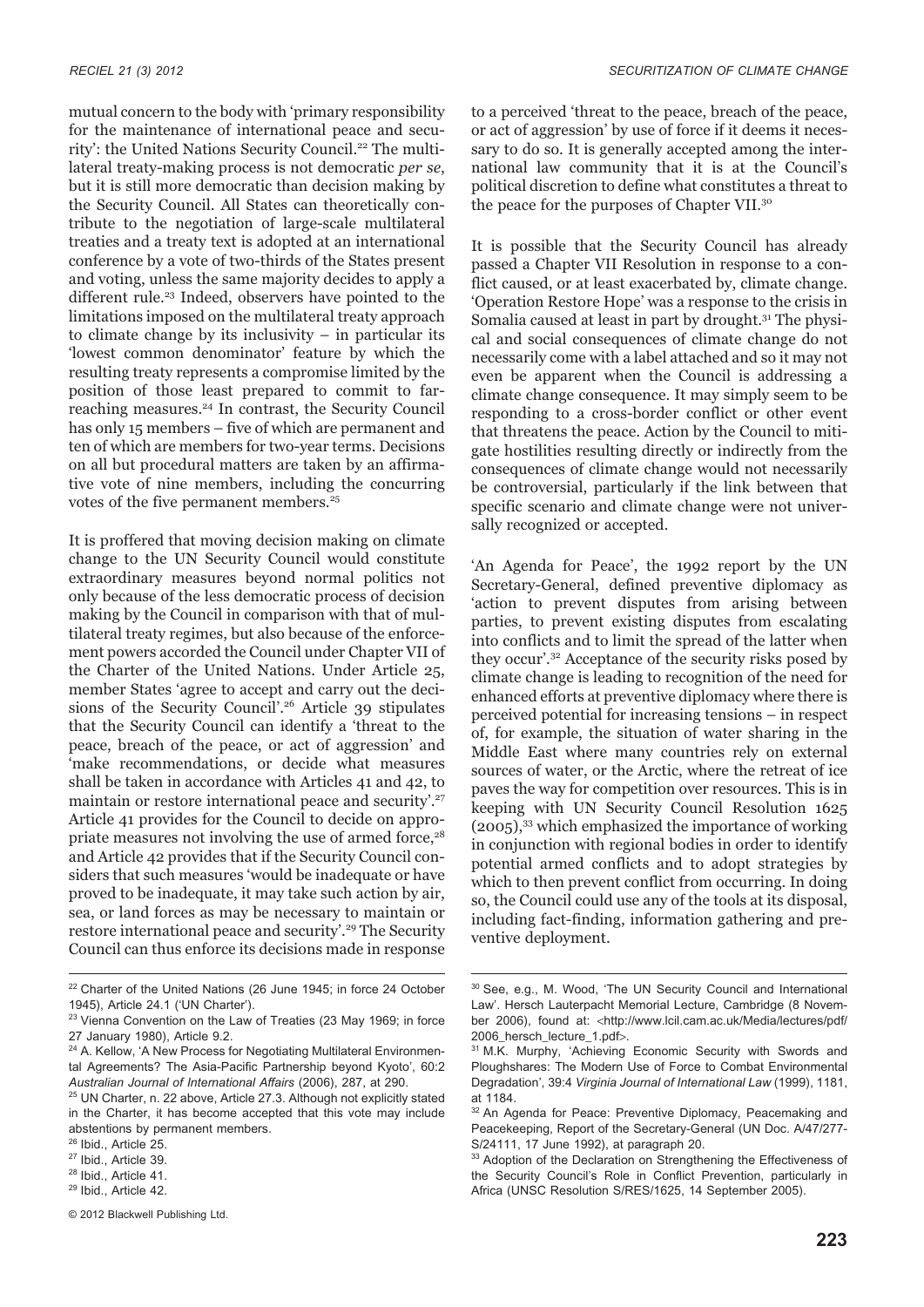If those predicting increased conflict are correct, then the Security Council could be expected to have an increased peacekeeping load in the future. During 2011, there was considerable discussion of the idea of a 'green helmets' environmental peacekeeping force.34 The difficulty with this idea in practice is, of course, that the relationship between climate change and specific events is generally going to be complex and indirect. Of the peacekeeping operations that have already been mandated by the UN Security Council, ten have been established in response to conflicts in which resource depletion had played a key role.35 If resource conflicts are set to increase, then the need for such operations is also likely to increase. This is significant both for the United Nations itself, and for those countries that contribute most to peacekeeping operations. Such recognition is important for planning purposes, including financial forecasting, and the ordering of priorities, particularly in terms of preventing as opposed to responding, to the human impacts of climate change. The US\$3 billion spent on peacekeeping operations in Darfur might have been better spent on addressing desertification and drought and the basic causes of conflict.36

Of far greater controversy than decisions oriented towards reducing the symptoms of climate change would be action by the Council under Chapter VII of the Charter to mitigate climate change itself, rather than its consequences. In this scenario, the Council could potentially identify climate change as a threat to the peace and impose legally binding obligations on any or all States in order to meet that threat. There is relevant precedent on which action could be modeled. Beginning with Resolution 1373 of 28 September 2001,<sup>37</sup> relating to international terrorism, and continuing with Resolutions 1422,<sup>38</sup> 1487<sup>39</sup> and 1540,<sup>40</sup> the Council has used its Chapter VII powers to require all States to take or not take specific actions. Resolutions 1373 and 1540 established committees to monitor compliance.

The Council would thus arguably be acting within its legal powers if, for example, it passed resolutions requiring extreme lifestyle changes on the part of the rich and/or changed expectations for developing countries. National governments could be required to place limits on the consumption of goods or of energy resources, much akin to the rationing that is sometimes required of citizens during wartime. States could be required to place bans on long-distance recreational travel or impose penalties on those who did not use their available arable land for growing food or who wasted potable water. Governments at all levels could be required to prioritize adaptation strategies in their planning and national governments to contribute military or other resources to a global disaster mitigation unit. The only real limit to the measures that could potentially be legislated for by the Council would be the need for agreement, or at least acquiescence, on the part of the number of Council members needed to pass the resolution, together with a degree of acceptance by the international community more broadly that such measures were necessary and legitimate. It would be unrealistic to think that the Council could enforce farreaching measures on a global scale in the face of wholesale opposition from governments and their peoples.

The Council could potentially 'legislate' in this sort of way to enforce emission reduction commitments agreed within the UNFCCC, functioning as the lead institution in global climate change mitigation policy.<sup>41</sup> There have been calls for the establishment of an international court or tribunal to hear cases involving breaches of international environmental law. During the 2011 Security Council debate on climate change, Bolivian representative Rafael Archondo argued that a body should be set up to judge and sanction those guilty of not complying with their emission reduction commitments. According to Archondo, the Council should adopt a resolution by which defence and security spending by developed countries is cut by 20% and the money instead used to address the impact of climate change. In reference presumably to international criminal tribunals, he said that an international tribunal for climate and environmental justice should consider crimes of 'ecocide' against Mother Earth.42

The UNSC thus has a legal basis on which to act not only on the consequences of climate change, but on climate change itself, and for this very reason it is worth considering a variety of potential roles from which the Council could select. The principal hurdle to climate change action by the Council would be political, as opposed to legal, in terms both of the will to step into this policy arena, and the acceptance, or at least acquiescence, on the part of others to its doing so.

<sup>34</sup> See, e.g., S. Goldenberg, 'UN Security Council to Consider Climate Change Peacekeeping', *The Guardian* (20 July 2011).

<sup>&</sup>lt;sup>35</sup> See the statement by A. Steiner (UNEP), in 'Security Council, in Statement, says "Contextual Information" on Possible Implications of Climate Change Important When Climate Impacts Drive Conflict' (SC/10332, 20 July 2011), found at: <http://www.un.org/News/Press/ docs/2011/sc10332.doc.htm> ('SC/10332').

<sup>36</sup> See the statement by D.-A. Elhag Ali Osman (Sudan), in ibid.

<sup>&</sup>lt;sup>37</sup> Threats to International Peace and Security Caused by Terrorist Acts (UNSC Resolution S/RES/1373, 28 September 2001).

<sup>&</sup>lt;sup>38</sup> United Nations Peacekeeping (UNSC Resolution S/RES/1422, 12 July 2002).

<sup>&</sup>lt;sup>39</sup> United Nations Peacekeeping (UNSC Resolution S/RES/1487, 12 June 2003).

<sup>40</sup> Non-proliferation of Weapons of Mass Destruction (UNSC Resolution S/RES/1540, 28 April 2004).

<sup>© 2012</sup> Blackwell Publishing Ltd.

<sup>41</sup> D. Conway, 'The United Nations Security Council and Climate Change: Challenges and Opportunities', 1:3 *Climate Law* (2010), 375.

<sup>&</sup>lt;sup>42</sup> See the statement by R. Archondo, in SC/10332, n. 35 above.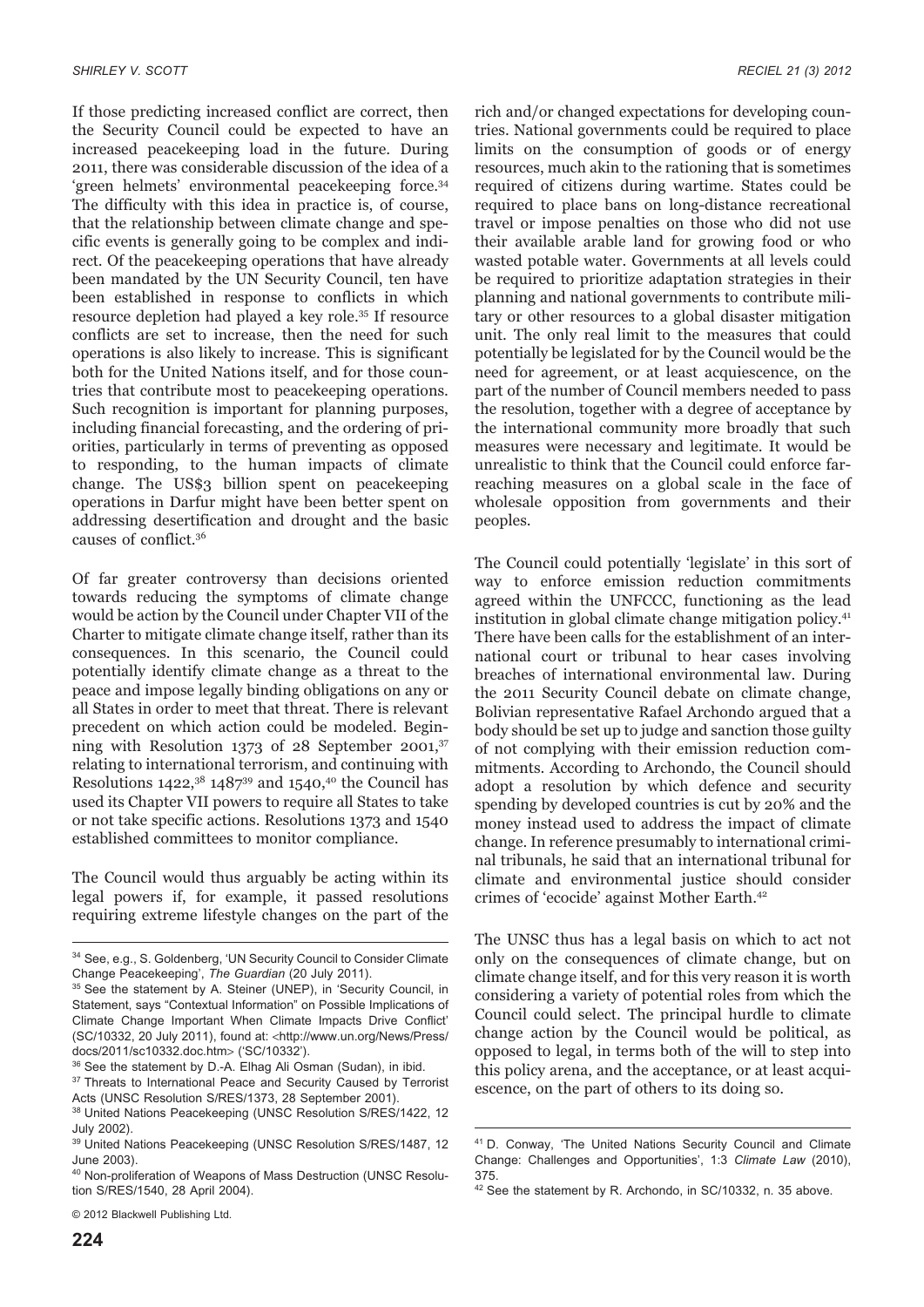#### **HOW CLOSE ARE WE TO THE FULL SECURITIZATION OF CLIMATE CHANGE?**

Let us now assess some of the key steps that have been taken since the initial securitizing move to see how close we have come to the full securitization of climate change in world politics.

#### *2007: THE FIRST SECURITY COUNCIL DEBATE ON CLIMATE CHANGE SECURITY*

The first Security Council debate in 2007 revealed divergent views on the question of whether it is appropriate to consider climate change a threat to international peace and security. China acknowledged that climate change could have certain security implications, but maintained that it was 'generally speaking . . . an issue of sustainable development'.43 A second and related issue that permeated the 2007 Council debate concerned the appropriateness for the Council to be considering climate change at all. South Africa, for example, did not believe that the debate fitted within the mandate of the Security Council and argued that it would be better addressed in other forums.<sup>44</sup> The question as to the validity of conceptualizing climate change as a security issue and the question as to whether the Security Council is an appropriate forum in which to consider climate change are necessarily interrelated. Those opposed to a role for the Security Council tended to be reluctant to accept that climate change constitutes a security issue in the first place because of the potential for the Council to oversee the implementation of mandatory measures to address the causes and consequences of climate change.45

Ultimately, then, although the 2007 debate saw substantive discussion of the ways in which climate change threatens international security, the debate can be understood to have been at least as much on the appropriate international forum within which to address the problem. The varied response on the part of what securitization theorists refer to as the 'audience' to the proposed securitization of climate change can best be understood in terms of the institutional implications for them if the securitization were to be successful. The divisions within the 2007 debate largely echoed the broader political divide on climate change policy between North and South. The Non-aligned Movement46 and the Group of 77 did not consider the Council to be the appropriate forum in which to address climate change and tended to downplay climate change-assecurity-threat in favour of an emphasis on sustainable development and the principle of common but differentiated responsibilities. China expressed the view that the Security Council lacked the appropriate expertise to address the subject and that discussions should be conducted within a framework that permitted participation by all parties.47 The exception amongst developing countries was the group of small Pacific island States whose very existence was under threat; as discussed below, they had no hesitation in accepting that climate change was a security threat and sought to place some moral pressure on the dissenters to move forward with an effective response on this (or any other) basis.

#### *2009: THE FIRST GENERAL ASSEMBLY DEBATE ON CLIMATE CHANGE SECURITY*

Following a year-long campaign by a coalition of the small Pacific island developing States,<sup>48</sup> the General Assembly on 3 June 2009 passed Resolution 63/281 in which it acknowledged that the impacts of climate change could have possible security implications while at the same time reaffirming the UNFCCC as the key instrument for addressing climate change.<sup>49</sup> Resolution 63/281 invited the relevant organs of the United Nations, 'as appropriate and within their respective mandates, to intensify their efforts in considering and addressing climate change, including its possible security implications'.50 It also requested the Secretary-General to submit a comprehensive report to the General Assembly on the possible security implications of climate change.51

The subsequent report repeated the language of 'threat multipliers', but also identified several threat 'minimizers', which referred to conditions or actions that are desirable in their own right and which help lower the risk of climate-related insecurity.52 These include:

climate mitigation and adaptation, economic development, democratic governance and strong local and national institutions, international cooperation, preventive diplomacy

<sup>43</sup> SC/9000, n. 12 above.

 $44$  Ibid.

<sup>45</sup> F. Sindico, 'Climate Change: A Security (Council) Issue?', 1:1 *Carbon and Climate Law Review* (2007), 29.

<sup>&</sup>lt;sup>46</sup> The Non-Aligned Movement is a group of 115 States, dating from a conference held in Bandung, Indonesia, in 1955. It represents the

interests of developing countries, particularly in terms of their steering an independent path in world politics and promoting positions favourable to developing counties on economic issues.

<sup>47</sup> See SC/9000, n. 12 above.

<sup>48</sup> Islands First, 'Pacific Islands Pass UN Resolution on Climate Change and Security' (3 June 2009), found at: <http:// www.islandsfirst.org/updates/ga\_resolution.html>.

<sup>49</sup> Climate Change and Its Possible Security Implications (UNGA Resolution A/RES/63/281, 3 June 2009).

<sup>50</sup> Ibid., at paragraph 1.

<sup>51</sup> Ibid., at paragraph 2.

<sup>&</sup>lt;sup>52</sup> Climate Change and Its Possible Security Implications, Report of the Secretary-General (UN Doc. A/64/350, 11 September 2009), at 6.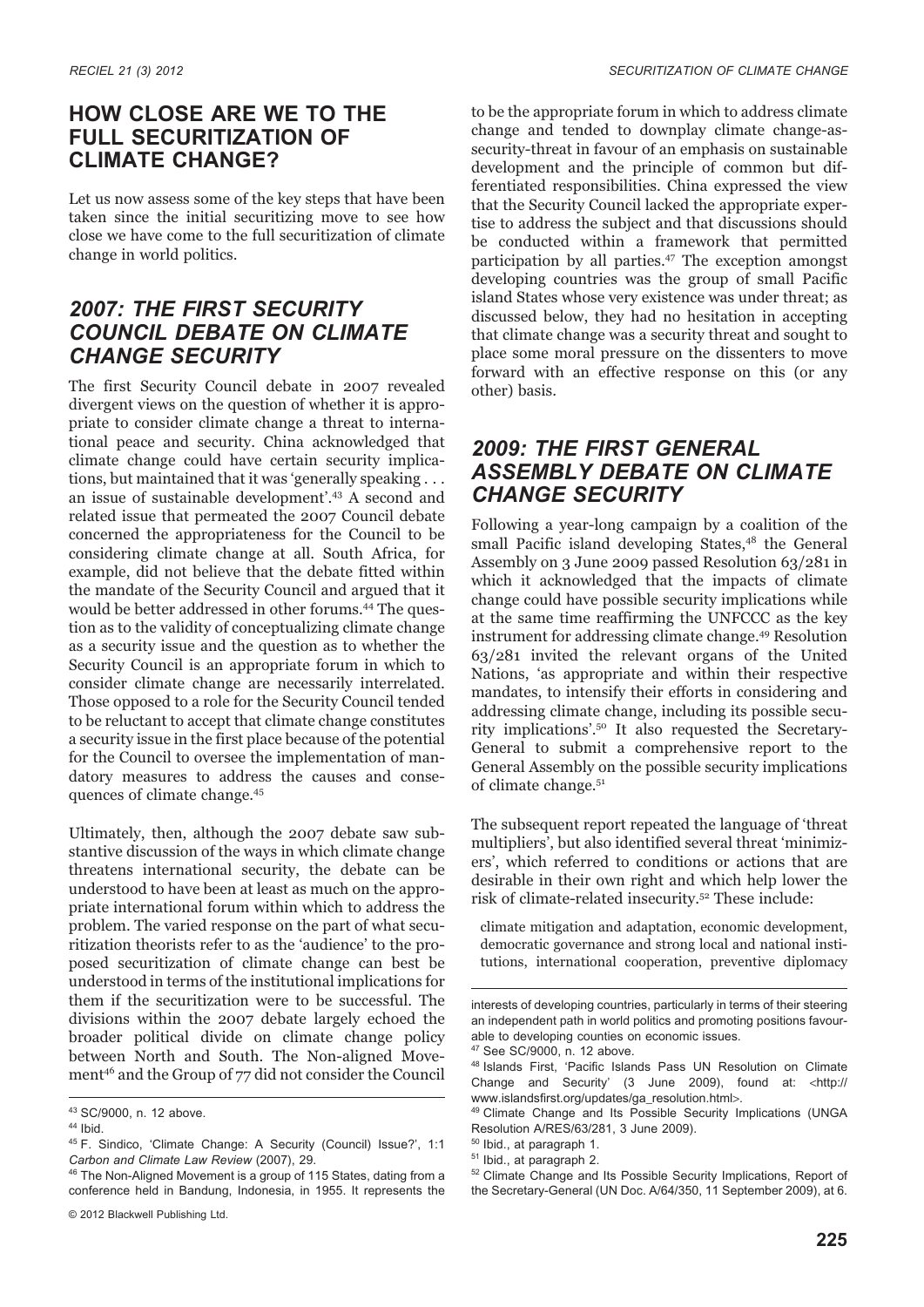and mediation, timely availability of information and increased support for research and analysis to improve the understanding of linkages between climate change and security.<sup>53</sup>

#### *2011: THE SECOND SECURITY COUNCIL DEBATE ON CLIMATE CHANGE*

The Security Council held its second debate on climate change in July 2011, under German leadership. Europeans took a lead role in advocating both that climate change is appropriately referred to in terms of security and that the Security Council should be part of the global response. As in 2007, the Security Council did not take a decision on climate change. This time, however, it did agree on a Presidential statement, a non-legally binding document adopted by consensus. This statement expressed concern that possible adverse effects of climate change may, in the long run, aggravate certain existing threats to international peace and security. The Council expressed concern at the possible security implications of loss of territory of some States caused by sea-level rise – particularly in small low-lying island States.54

One notable feature of the 2011 debate was the shift in the stance adopted by the United States, which had made little substantive contribution to the 2007 debate. In 2011, however, Ambassador Susan Rice was highly supportive, both in terms of acceptance of climate change as a threat to international peace and security and of the appropriateness of the issue being addressed by the Security Council. 'Our goal is clear,' she stressed. 'This Council needs to be prepared for the full range of crises that may be deepened or widened by climate change. It must be much better prepared to tackle one of the central threats of our age.'55

It was, nevertheless, the President of Nauru, speaking on behalf of the Pacific small island developing States, the Maldives, Seychelles and Timor Leste, who most strikingly implored the Council to 'seize the opportunity to lead'. Marcus Stephen called on the Council to demonstrate its solidarity with the Pacific 'by formally recognizing that climate change is a threat to international peace and security'.56 The impact of coastal inundation and more severe storm surges is forecast to render uninhabitable as much as 80% of the Marshall Islands' Majuro Atoll by the end of the century. Already, however, the entire population of the Carteret Islands in Papua New Guinea – some 1,500 people – have had to leave their island homes because unprecedented high tides have destroyed the soil used for food production.<sup>57</sup>

The Group of 77 and the Non-aligned Movement remained reluctant to accept that climate change is usefully seen as a security threat and did not accept a role for the Security Council on the matter. Developing countries continued to maintain that climate change needs to be discussed in terms of sustainable development. They regarded the move to discuss it in terms of international security as an attempt by developed countries to shirk their international development commitments and to avoid ambitious emissions reductions. According to the Cuban representative in the debate, the main cause of climate change is the 'unsustainable production and consumption patterns in developed countries'.58 Venezuela was one of the most outspoken along these lines, refusing to consider any climate change initiative presented outside the scope of the UNFCCC.

Interestingly, neither the European Union nor Nauru suggested that the Security Council replace the UNFCCC process. Indeed, Marcus Stephen clearly set out that the UNFCCC must remain the primary forum for developing a strategy to mitigate climate change, but argued that the Council had a clear role in coordinating the response to the security implications. Members of the Non-Aligned Movement objected to what they regarded as evidence of the 'continued encroachment by the Security Council on the functions and powers of the General Assembly, the Economic and Social Council and the relevant subsidiary organs'.59

So far as securitization theory is concerned, these country positions suggest that the receptivity of various members of the climate security audience has been determined not only by how convincing they found the case to be that climate change threatens security, but also by consideration of what the international legal and institutional ramifications of accepting that would be. This is particularly true in respect of the question of who will decide how the globe will respond to the demands of mitigation and who will fund that response. The notion that the Security Council could dictate the global response to climate change itself is not acceptable to any other than to those really desperate for action of any kind. This is largely because they would likely have less influence over decisions taken by the Security Council and could theoretically be subjected to the enforcement of those decisions, even through military intervention premised on inadequate compliance with Council resolutions.

<sup>53</sup> Ibid., at 2.

<sup>&</sup>lt;sup>54</sup> Statement by the President of the Security Council (UN Doc. S/PRST/2011/15, 20 July 2011)>.

<sup>55</sup> See Ambassador S. Rice (US), in SC/10332, n. 35 above.

<sup>56</sup> See M. Stephen (Nauru), in ibid.

<sup>© 2012</sup> Blackwell Publishing Ltd.

<sup>57</sup> See A. Webster (Ireland), in ibid.

<sup>58</sup> See R.E. Benítez Versón (Cuba), in ibid.

<sup>59</sup> See M.A. Abdelaziz (Egypt), in ibid.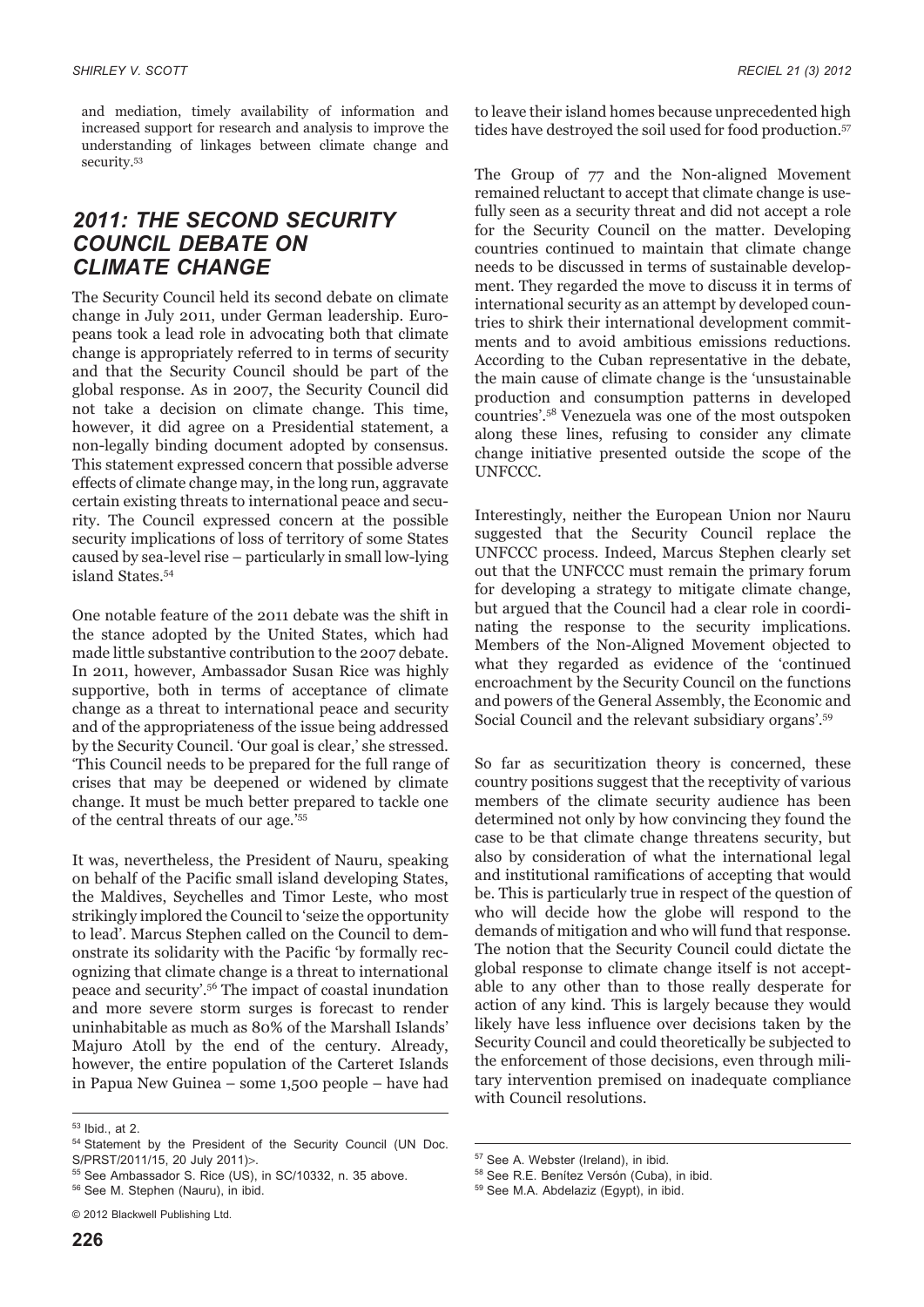#### *DEVELOPMENTS WITHIN NATIONAL AND REGIONAL SECURITY INSTITUTIONS*

The United States Quadrennial Defense Review Report of 2010 identified two broad ways in which the Department of Defense (DoD) will be affected by climate change:

First, climate change will shape the operating environment, roles, and missions that we undertake. . . . Second, DoD will need to adjust to the impacts of climate change on our facilities and military capabilities.<sup>60</sup>

This offers a basis on which to integrate climate change into national security and defence strategies and, indeed, to adopt a strategic approach to the issue. Despite the comment of Peter Wittig, German representative to the Security Council, that 'most national security establishments considered global warming as among the biggest security challenges of the century',  $61$ this would not appear to be true of the military in Russia and China. A recent study found that, at least as expressed in publicly available documents, the Russian and Chinese military had paid only scant attention to the subject. Although the Chinese military appeared cognizant of the many challenges with which they would likely be faced, public pronouncements to date have been limited to tree planting and disaster relief, presumably in line with the official position of China that climate change is a question of development rather than security.62 In general, the military have been reluctant to engage in the climate change debate, largely because of the level of political contention surrounding the issue.<sup>63</sup>

European governments and civil society have maintained momentum towards the full securitization of climate change. In March 2012, the Centre for European Studies and the Institute for Environmental Security brought together over 100 European parliamentarians, military officers, climate change experts and civil society at the European Parliament in Brussels. The objectives were to 'reframe the international discourse on climate change, listen to the concerns and ideas of the security sector and to discuss the need to reform international and European institutions for responding efficiently to climate change threats', and the focus was on dialogue between the military and civilian sector.<sup>64</sup> Similarly, a 'high-level briefing' at the headquarters of the British Medical Association on 17 October 2011, attended by over 300 people from health care, the military, climate science, industry, business and politics considered the impact of climate change on health and security, and concluded that 'we must give politicians the ammunition they need if we are to create radically different ways of living, and we must develop better narratives to articulate the health and economic benefits of tackling climate change'.65

In Europe and North America, the ongoing generation of reports and debate is increasingly being accompanied by more detailed analyses and scenario planning; national security organizations in the United States and the United Kingdom have clearly begun planning for the era of climate change effects.<sup>66</sup> Spain's security strategy of 28 June 2011 treated climate change as a risk multiplier, for example.<sup>67</sup> The EU and the UN are also promoting the more widespread securitization of climate change in what is sometimes referred to as a process of 'norm diffusion'.68 For example, the Africa, Climate Change, Environment and Security Initiative was launched in October 2010 to address the security implications of climate change in Africa; the launch took place as a side event to the High Level 7th African Development Forum, organized by the UN Economic Commission for Africa.<sup>69</sup> An Inter-parliamentary Dialogue on Climate Change and Peace and Security with participants from 14 countries held in Ethiopia in March 2012 issued a statement calling for climate change to be considered a security threat, and for issues affecting the environment to be included in national security policies.<sup>70</sup> The aim of the conference was to encourage legislators to recognize climate change as both an environmental and security challenge, thus

<sup>60</sup> United States Department of Defense, *Quadrennial Defense Review Report* (February 2010), found at: <http://www.defense.gov/ qdr/images/QDR\_as\_of\_12Feb10\_1000.pdf>, at 84–85.

<sup>61</sup> See Council President P. Wittig (Germany), in SC/10332, n. 35 above.

<sup>62</sup> M. Brzoska, 'Climate Change and the Military in China, Russia, the United Kingdom and the United States', 68:2 *Bulletin of the Atomic Scientists* (2012), 43, at 52.

<sup>63</sup> N. Mabey, *Facing the Climate Security Threat: Why the Security Community Needs a 'Whole of Government' Response to Global Climate Change* (German Marshall Fund of the United States, November 2010), at 5.

<sup>&</sup>lt;sup>64</sup> Centre for European Studies and Institute for Environmental Security, *Building Climate Change Institutions: The Case of Environment and Security, Summary Report* (European Parliament, 21 March 2012), found at: <http://www.envirosecurity.org/ccis/ climateinstitutions/BCCI\_Summary\_Report.pdf>.

<sup>&</sup>lt;sup>65</sup> British Medical Association, Conference on 'The Health and Security Perspectives of Climate Change: How to Secure Our Future Wellbeing' (17 October 2011), found at: <http://climatechange.bmj. com/>.

<sup>&</sup>lt;sup>66</sup> See M. Brzoska, n. 62 above.

<sup>67</sup> Government of Spain, *Spanish Security Strategy: Everyone's Responsibility* (2011), found at: <http://www.lamoncloa.gob.es/NR/ rdonlyres/EF784340-AB29-4DFC-8A4B-206339A29BED/0/ SpanishSecurityStrategy.pdf>, at 35.

<sup>68</sup> K. Zwolski and C. Kaunert, 'The EU and Climate Security: A Case of Successful Norm Entrepreneurship?', 20:1 *European Security* (2011), 21.

<sup>&</sup>lt;sup>69</sup> 'Launch of a Dialogue Process on Climate Change and Security in Africa' (13 October 2010), found at: <http://www.africa-eupartnership.org/focus/launch-dialogue-process-climate-change-andsecurity-africa>.

<sup>&</sup>lt;sup>70</sup> Responding to Climate Change, 'Climate Change Should be Considered as Security Threat Says African Union' (7 March 2012), found at: <http://www.rtcc.org/living/climate-change-should-be-consideredas-security-threat-says-african-union/>.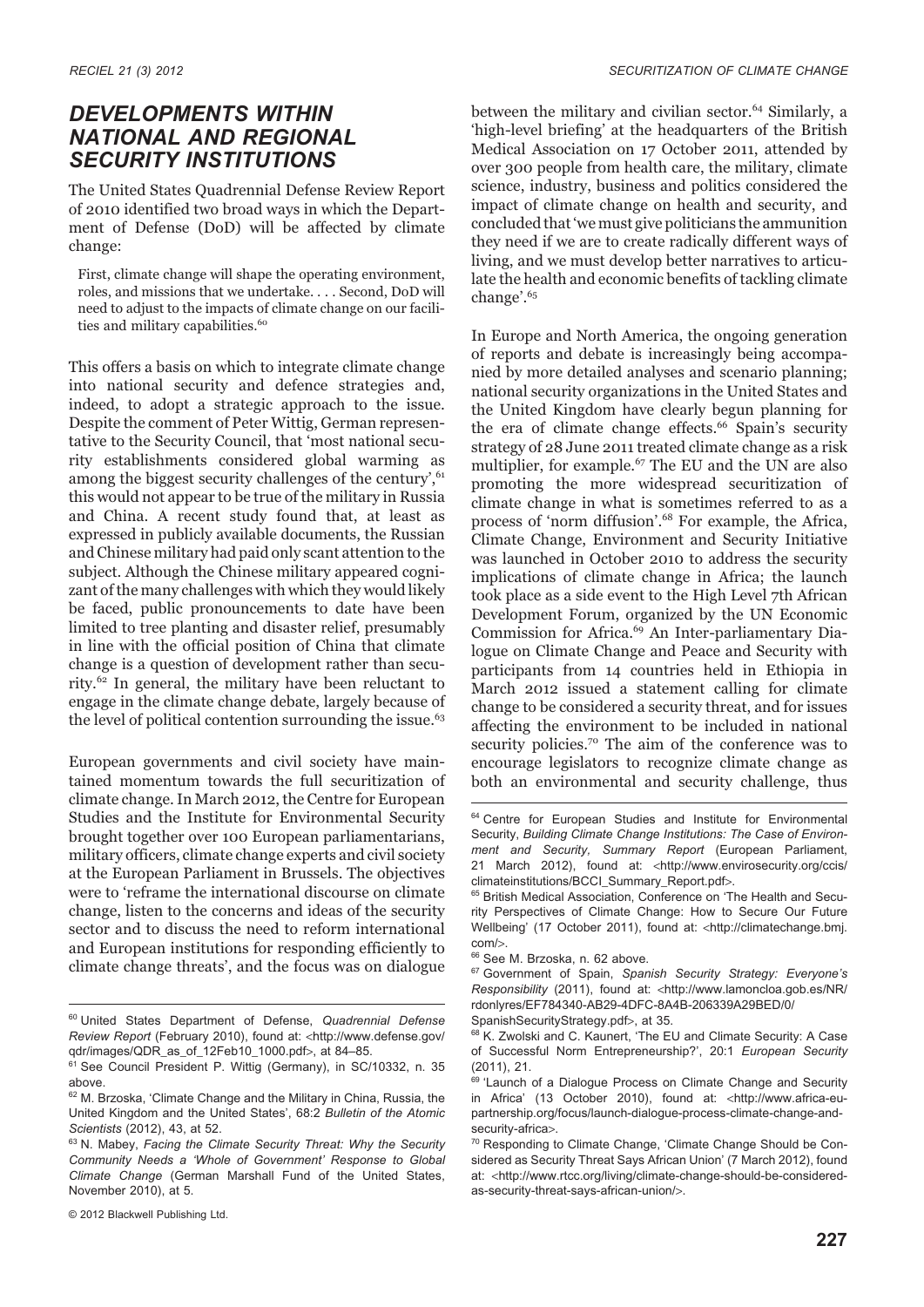enhancing the prospects for the further securitization of climate change.

#### **IS CLIMATE CHANGE LIKELY TO BE FULLY SECURITIZED AND WOULD IT BE A GOOD THING IF IT WERE?**

Widespread association of climate change with security means that in the most general, colloquial, sense climate change has already been 'securitized' – certainly in Europe and among many in the policy community. Early reports linking security and climate change were received with considerable scepticism as doomsday scenarios dealing with a remote future, but in a relatively short space of time the link has come much closer to being accepted as part of mainstream thinking. Key proponents have been the United Kingdom and the EU, as well as small island developing States in the Pacific. If, however, one applies to climate change the theoretical postulate of the Copenhagen School that securitization has not occurred until extraordinary measures have been adopted, this would suggest that climate change will not have been fully securitized until international security institutions, led by the UN Security Council, assume a lead role in the global policy response. The Council may have nudged closer to adopting a Chapter VII decision overtly on climate change by adopting a Presidential statement on the subject at its 2011 debate on climate change, and by the enthusiasm with which the United States appeared to participate in the debate.

If climate change were to be fully securitized and the Security Council to take a lead role in the global response to climate change mitigation and adaptation, we may well witness a far more streamlined and efficient response. We already know what needs to be done in terms of minimizing the rupture in the carbon cycle and adapting to the changes already in train. The governance problem with which the world is struggling is that of how to bring it about, particularly when the action required of wealthy countries is politically unpalatable to domestic constituencies, certainly within the timeframe needed to avert catastrophic environmental change. The problem would be if action by the Security Council were perceived as favouring some to the disadvantage of others; the potential for increasing political divides and tensions is very real.

Indications are at present that in respect of climate change we may reach a position somewhat short of full securitization in which governments and international institutions regularly and routinely take action premised on climate change being a threat to national and/or human security, but do so in response to the conse-

would, for a start, require China and the United States to reconcile their positions, let alone the many other more nuanced political divides that would rise to the surface. Indeed, scholars and think tanks continue to have strong dissenters from the securitization of climate change, including those who base their case on factual grounds. In a report for the German Marshall Fund of the United States, Busby *et al*. found, *inter alia*, that the academic literature on climate-related violence is 'thus far, inconclusive', that there will be few additional migrants from Africa to Europe as a result of climate change, and that there was 'no compelling argument that identifies climate change as a cause of terrorism'.71 To the extent that climate change has been securitized, there has been a need to emphasize that the framing of climate change as a security issue need not replace its conceptualization as an environmental and political issue but can serve to complement responses pitted in those terms. There have been few calls as yet for the UNFCCC regime to be supplanted; the emphasis has instead been on its retaining its status as the primary vehicle for the coor-

quences of climate change rather than addressing climate change mitigation and adaption itself. Farreaching action on the part of the Security Council

dination of mitigation and adaptation efforts at a global level. When introducing the climate change-security nexus to the Security Council, the United Kingdom was adamant that the objective was not for the Council to usurp power from elsewhere in the UN but simply to send a message to other UN organs that they needed to act.72 The Pacific island States were able to bring about a General Assembly resolution on the topic only by emphasizing the compatibility of perceiving climate change in security terms with the UNFCCC and its principle of common but differentiated responsibilities. Whether at the national or the international level of governance, those opposed to the securitization of climate change have tended to believe that it could lead to the involvement of the military in responding to issues for which a military response is unnecessary and potentially even detrimental.73 The Non-aligned Movement and the Group of 77 have resisted the securitization of climate change in part because of the perceived potential for it to be abused by Council members as an excuse for military intervention cloaked as the 'enforcement' of legal obligations in respect of climate change.

According to the Copenhagen School, securitization requires audience acceptance of a 'legitimate need to go

<sup>© 2012</sup> Blackwell Publishing Ltd.

<sup>71</sup> J. Busby, K. White and T. Smith, *Mapping Climate Change and Security in North Africa* (German Marshall Fund of the United States, 2010).

<sup>72</sup> E.M. Lederer, 'Security Council Tackles Climate Change', *Washington Post* (18 April 2007).

<sup>73</sup> See, e.g., B. Buckland, *A Climate of War? Stopping the Securitisation of Global Climate Change* (International Peace Bureau, 2007), found at: <http://ipb.org/i/pdf-files/A\_Climate\_of\_War\_Stopping\_the\_ Securitisation\_of\_Climate\_Change.pdf>.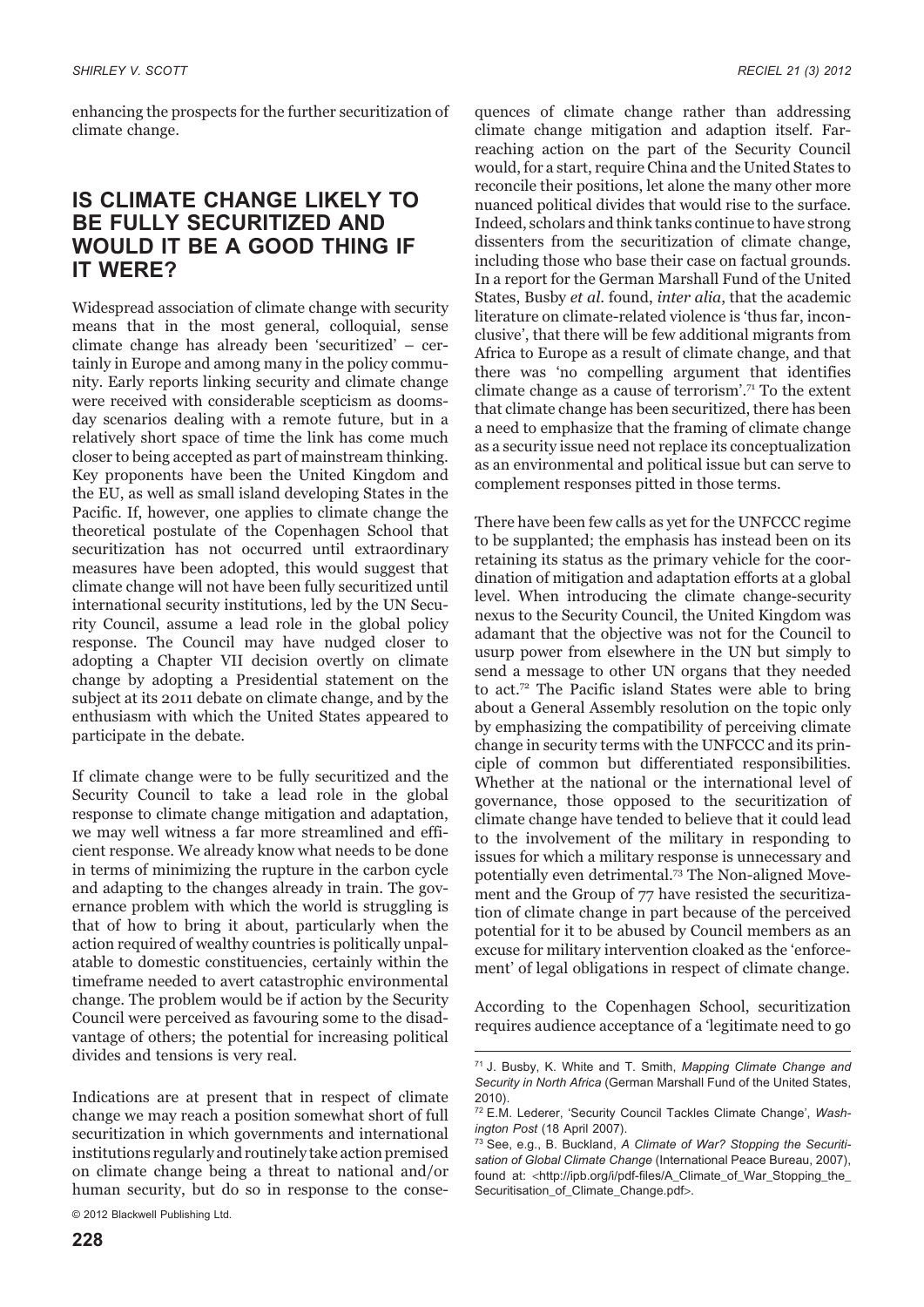beyond otherwise binding rules and regulations' – that is, to move policy and law making out of ordinary processes into the realm used to respond to emergencies.74 If the international community is taken to be the 'audience', then this could be translated to mean a central role for the Council in place of the multilateral treaty process. Acceptance of such a role is currently far from universal. There has been considerable disquiet with what is dubbed the 'legislative' programme of the Security Council, which has been criticized for using its powers in a way that had never been intended by its creators and usurping the role of the General Assembly.75 This is not to say that the Council could not (continue to) consider climate-induced threats to the peace that fall within its traditional parameters. At a domestic level, reference is increasingly being made to the need for a 'whole of government' response to climate change.76 Similarly, at the international level, the involvement of a number of international institutions need not be mutually exclusive.

What, then, would a situation of less-than-complete securitization of climate change be likely to contribute to the global policy response? Securitization theory would suggest that in political terms the primary way in which the securitization of climate change could be expected to enhance global mitigation and adaptation efforts would be by heightening the sense of urgency surrounding the issue and thereby giving impetus to greater commitment and prioritization. This is in large part because of the very word 'security', which denotes a risk to survival; it is difficult to find a policy category that warrants higher priority. The representative of Ghana in the first Security Council debate on climate change articulated this idea clearly when he referred to his expectation that debate by the Council would 'sound an alarm bell'.77

More specifically, framing climate change as a security issue could serve to enhance and broaden the policy response at various governance levels by facilitating policy makers and their publics recognizing the common origins of what may otherwise appear as unconnected phenomena. Debate about climate change is often couched in terms of a hypothetical future: by how much the temperature will rise, by how much countries should reduce their emissions, and the nightmare scenarios that may come into play if they fail to do so. We hear, for example, that by 2050 fifty million people may have been displaced from the coastal belts of Bangladesh.78 This focus on what may appear a hypothetical future renders climate change a particularly daunting and difficult policy arena for governments because, as NATO Secretary General Anders Fogh Rasmussen explained:

The science is not yet perfect. The effects are just starting to be visible, but it's difficult to pin down what's actually changing because of climate change. The timelines are not clear either. And as a politician, I know exactly what that means. When we have to choose between spending money now on schools or health care, or diverting funds to try to prevent something that will likely only hurt long after they have left office, the choice for most leaders is pretty clear. And, let me say, not hard to understand.79

Once, however, various issues of contemporary security are all seen as interrelated via climate change, the need to respond as expeditiously as possible should appear even more obvious. Consider, for example, the violence between Sudan and South Sudan. South Sudan broke away from Sudan in July 2011 following a decades-long civil war. The boundary was not fully demarcated at the time, however; nor was there agreement as to how to share the oil wealth found in the border region. This led to violence around the border region, and in April 2012 Sudan claimed to have killed hundreds of South Sudanese during a day-long battle for Heglig, Sudan's most important oil field.80

At first glance, this situation might seem unrelated to the jockeying for positions that is taking place in relation to increasingly accessible resources of the Arctic or to recent extreme weather events elsewhere in the world. Although the extent to which the Sudan conflict has been caused by climate change is not universally agreed, it is clear that climatic changes are impacting on the availability of water, exacerbating tensions stemming from the distribution of wealth from oil and the increasing difficulty of maintaining a pastoralist lifestyle.<sup>81</sup> Such topics may already have been addressed by the relevant institutions but not explicitly recognized as being underpinned by climate change *per se*. Once all are perceived in a climate change frame, the political will to undertake far-reaching mitigation and adaptation efforts may well increase markedly.

#### **CONCLUSIONS**

Climate change is an interesting case study for theorists of securitization because, despite plenty of climate

<sup>74</sup> See R. Taureck, n. 5 above, at 55.

<sup>75</sup> I. Johnstone, 'The Security Council as Legislature', in: B. Cronin and I. Hurd (eds.), *The UN Security Council and the Politics of International Authority* (Routledge, 2008), 80, at 84. <sup>76</sup> See N. Mabey, n. 63 above.

<sup>77</sup> See SC/9000, n. 12 above.

<sup>78</sup> See A.A. Momen (Bangladesh), in SC/10332, n. 35 above.

<sup>79</sup> Speech by NATO Secretary General Anders Fogh Rasmussen on emerging security risks, Lloyd's of London (1 October 2009), found at: <http://www.nato.int/cps/en/natolive/opinions\_57785.htm>.

<sup>80 &#</sup>x27;Sudan Claims to Have Killed 400', AAP (23 April 2012), found at: <http://www.news.com.au/breaking-news/sudan-claims-to-havekilled-400/story-e6frfku0-1226335905808>.

<sup>&</sup>lt;sup>81</sup> J. Vidal, 'Sudan: Battling the Twin Forces of Civil War and Climate Change', *The Guardian Environment Blog* (21 November 2011), found at: <http://www.guardian.co.uk/environment/2011/nov/21/sudan-civilwar-climate-change>.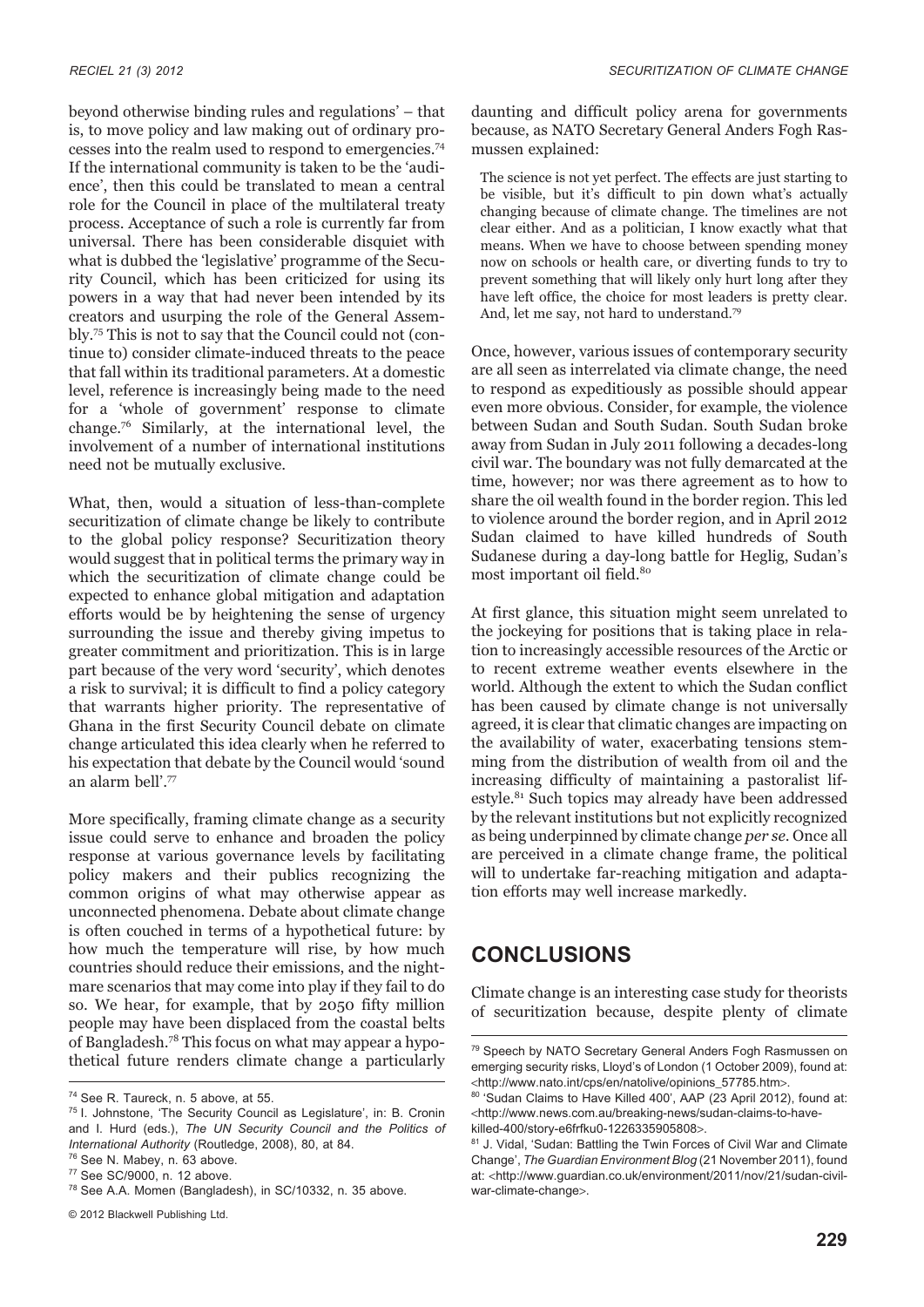security rhetoric, the effectiveness of the global policy response continues to lag well behind the alleged seriousness of the issue with which the world is confronted. This begs the question as to whether the theorists overestimated the potential power of security discourse or whether in this case the process is simply slower than its protagonists might have hoped. All in all, the jury is still out on the ultimate effectiveness of securitizing climate change. What the debates in the Security Council in particular have made clear is that, at least so far as climate change is concerned, if we are to understand why some audiences remain unconvinced by securitizing moves, we need to ask what the political and legal implications of full securitization would be for each actor in terms of the key questions in dispute. For most members of the climate securitization 'audience', their degree of acceptance of climate security has to date been determined primarily by the implications in respect of institutional powers and associated scope for those audience members contributing to law making as well as bearing the costs of the necessary action.

If the full securitization of climate change at an international level is understood as meaning that the Security Council becomes the 'peak body' leading mitigation and adaptation, then the debate to date has in fact moved little closer to widespread acceptance of that proposition. If, however, institutional developments as a result of the securitizing moves are restricted to a concerted response to the outcomes of climate change that fall more squarely within a traditional security framework – in particular tensions and possible armed conflict as a result of those consequences – then we may already have reached that stage. Climate change is a multifaceted issue, which, if disaggregated, leaves scope for a wide range of institutional actors to integrate relevant considerations into the formulation and implementation of policy in their respective areas of responsibility. On current projections, it is here that we can realistically expect to see most happening.

No governance approaches should at this stage be ruled out as beyond the realm of possibility, however, for, as the impacts of a warming climate make the world increasingly desperate to find more effective policy responses, so might the international community accept developments that in times of 'normal' politics would be deemed totally unacceptable. This is, after all, the message of securitization theorists. In the final analysis, climate change rhetoric matters, but what matters most, is action.

Shirley V. Scott is an associate professor of International Relations at the University of New South Wales, Sydney. Her research addresses aspects of the interrelationship of international law and international relations. Her books include: *International Law in World Politics: An Introduction* (2nd edn, Lynne Rienner, 2010), *International Law, US Power: The United States' Quest for Legal Security* (Cambridge University Press, 2012) and *International Law in the Era of Climate Change*, edited with Rosemary Rayfuse (Edward Elgar, 2012).